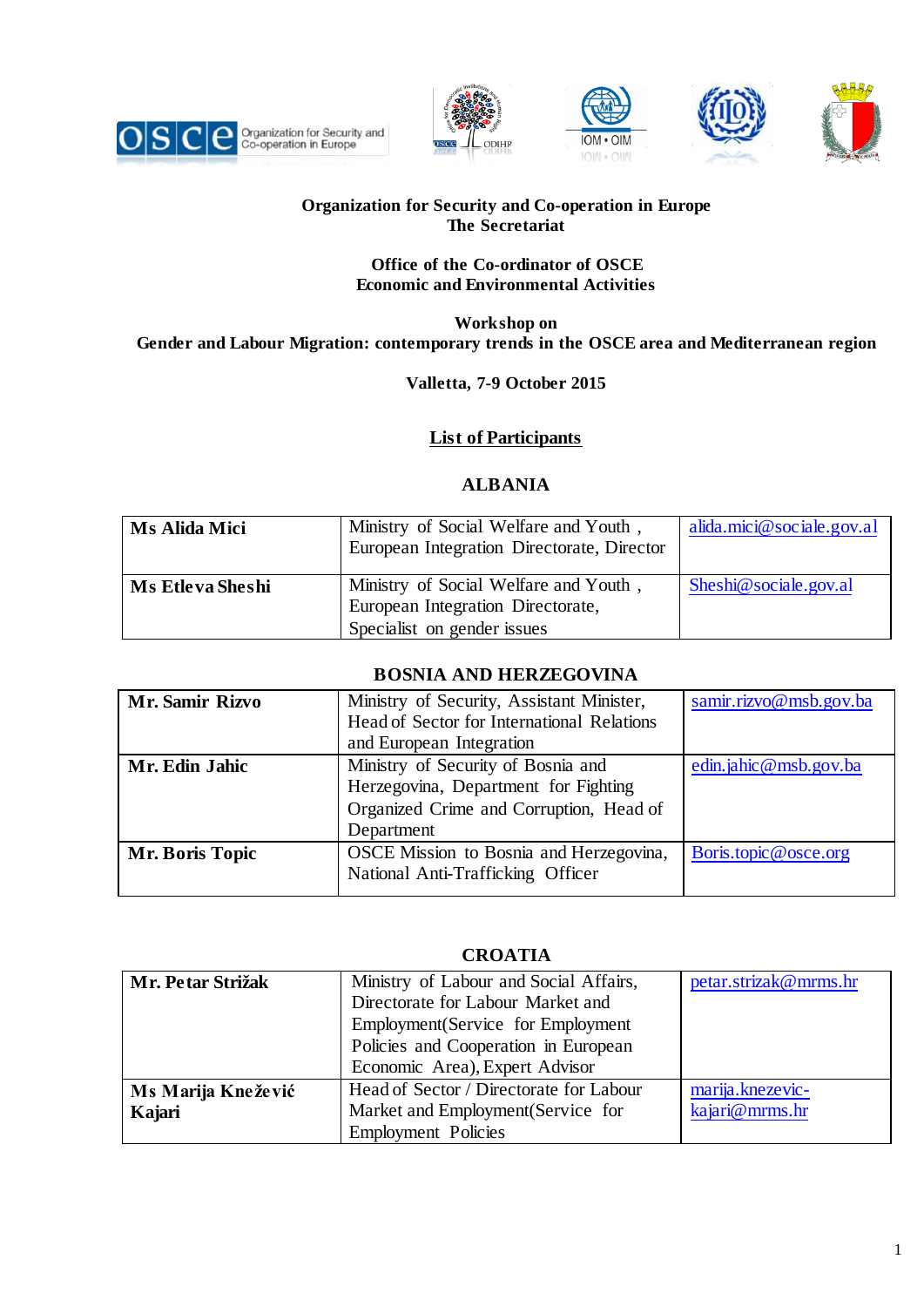### **CYPRUS**

| Mr. Evgenios Yiannakou   Ministry of Labour, welfare and social | viannakou.evgenios@g |
|-----------------------------------------------------------------|----------------------|
| insurance Department, Labour Officer                            | mail.com             |

#### **EGYPT**

| <b>Ms Rania Makaious</b> | Ministry of Foreign Affairs,<br>Egyptian<br>Diplomat | rania@aucegypt.edu |
|--------------------------|------------------------------------------------------|--------------------|
|--------------------------|------------------------------------------------------|--------------------|

### **GREECE**

| Ms Elli-Markella | Greek Ministry of Foreign Affairs,     | enyek@mfa.gr |
|------------------|----------------------------------------|--------------|
| <b>Mamouna</b>   | Department: Special Legal Service,     |              |
|                  | European Law Department, Legal Advisor |              |

#### **ISRAEL**

| Mr. Ilan Cohn               | Center for International Migration and<br>Integration, Director | $I$ lan $C@$ cimi.org.il |
|-----------------------------|-----------------------------------------------------------------|--------------------------|
| Mr. Shay Gelberg-<br>Somekh | Ministry of Justice, Legislation and Legal<br>Counsel, Director | $ShayS@$ justice.gov.il  |

# **ITALY**

| Ms Cassandra<br><b>Koch Dandolo</b> | Ministry of labour and welfare, Directorate<br>General on immigration and integration<br>policies / Unit 2, Consultant | ckochdandolo.ext@lavor<br>$0.90V$ .it |
|-------------------------------------|------------------------------------------------------------------------------------------------------------------------|---------------------------------------|
| Mr. Jean-René Bilongo               | <b>FLAI- CGIL Italy, Labour Market and</b>                                                                             | $\mathbf{\dot{r}}$ . bilongo@flai.it  |
|                                     | Social Insurance, Migrants Affairs Officer                                                                             |                                       |

# **JORDAN**

| Mr. Naser Darawsheh | Ministry of labour, Department: of foreign<br>and immigrant labour, Head of section and<br>manger assistant | naseredin@yahoo.com |
|---------------------|-------------------------------------------------------------------------------------------------------------|---------------------|
| Mr. Fuad Al Bojoq   |                                                                                                             |                     |

# **MALTA**

| Dr. Anna Borg | Center for International Migration and<br>Integration, Director | $I$ lanC@cimi.org.il |
|---------------|-----------------------------------------------------------------|----------------------|
|               |                                                                 |                      |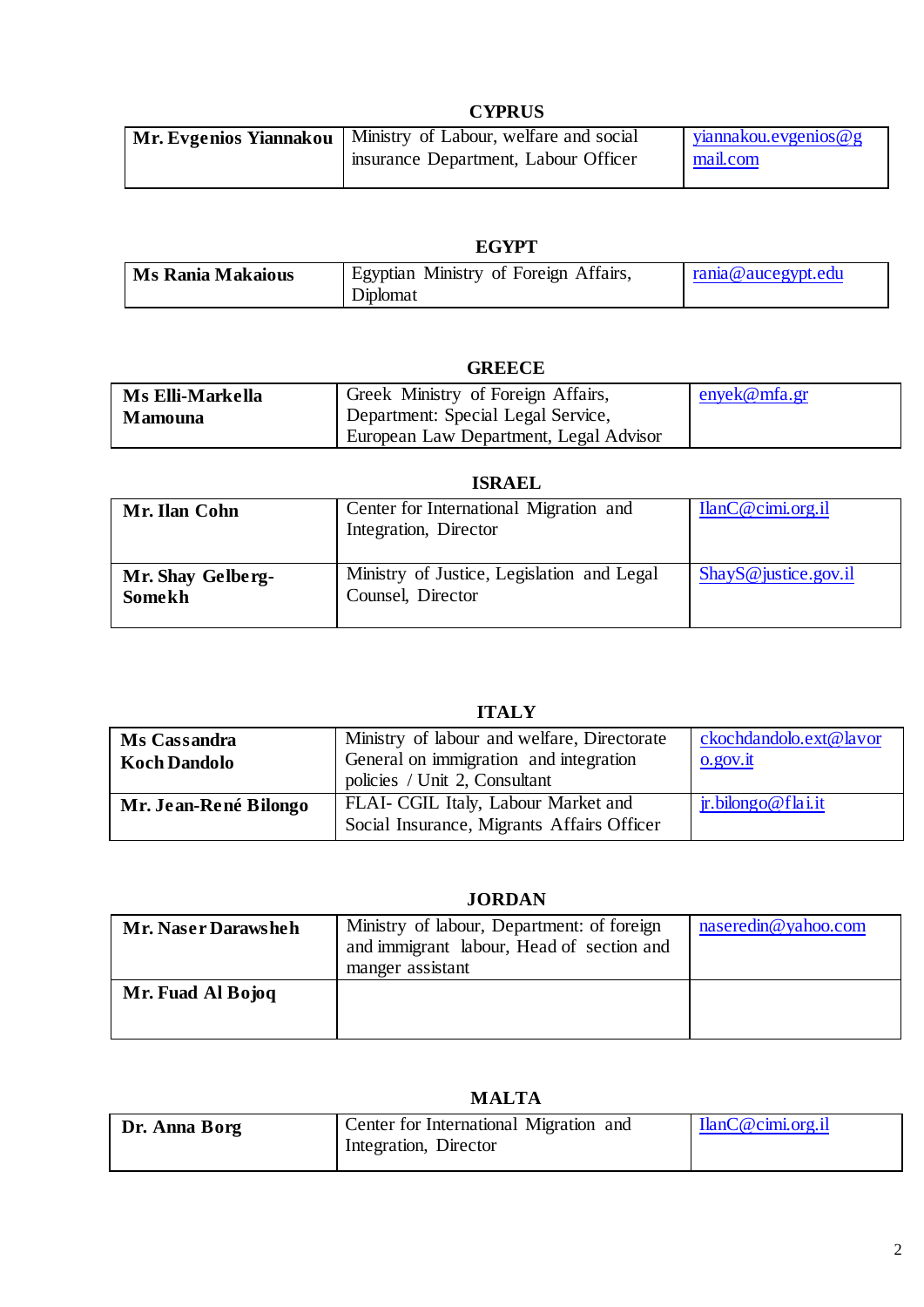| Ms Myrna Azzopardi                   | Ministry of Justice, Legislation and Legal<br>Counsel, Director                                                         | $\mathbf{ShayS@}$ justice.gov.il    |
|--------------------------------------|-------------------------------------------------------------------------------------------------------------------------|-------------------------------------|
| Ms Valerie O'Brien<br><b>Edwards</b> | Ministry of Foreign Affairs /International<br>Development, Economic Affairs &<br>European Institutions, First Secretary | valerie.obrien-<br>edwards @ gov.mt |

#### **MONTENEGRO**

| Ms Tijana Madžgalj | Ministry of the Interior, Directorate for | tijana.madzgalj@mup.go |
|--------------------|-------------------------------------------|------------------------|
|                    | International Cooperation and European    | v.me                   |
|                    | Integration, Adviser for International    |                        |
|                    | Cooperation and European Integration      |                        |
| Mr. Dragan Dašić   | Ministry of the Interior, Department for  | mupreadmisija@t-       |
|                    | Foreigners, Migration and Readmission,    | com.me                 |
|                    | Adviser in Direction for Foreigners,      |                        |
|                    | Migration and Readmission                 |                        |

# **MOROCCO**

| Mr. Aouragh Abdeltif | National agency for promotion of        | a.aouragh@anapec.org |
|----------------------|-----------------------------------------|----------------------|
|                      | employment and skills (ANAPEC), General |                      |
|                      | directorate, Head of division           |                      |

# **SPAIN**

| Ms Magdalena Queipo de | "ACCEM Spanish Catholic Commission for   internacional@accem.es |  |
|------------------------|-----------------------------------------------------------------|--|
| Llano López-Cózar      | Migration, Department: International Area,                      |  |
|                        | Head                                                            |  |

# **TUNISIA**

| Mr. Mokhtar Triki | Ministry of Social Affairs / National      | mokhtar. triki@ social.gov |
|-------------------|--------------------------------------------|----------------------------|
|                   | Observatory of Migration, Head of Unit for | <u>tn</u>                  |
|                   | Studies and Research                       |                            |

#### **TURKEY**

| <b>Ms Zeynep Daldal</b> | Ministry of Labour and Social Secutity /<br>General Directorate of Labour / Foreigners | zdaldal@csgb.gov.tr |
|-------------------------|----------------------------------------------------------------------------------------|---------------------|
|                         | Department, Labour Expert                                                              |                     |

# **Organization for Security and Co-operation in Europe (OSCE)**